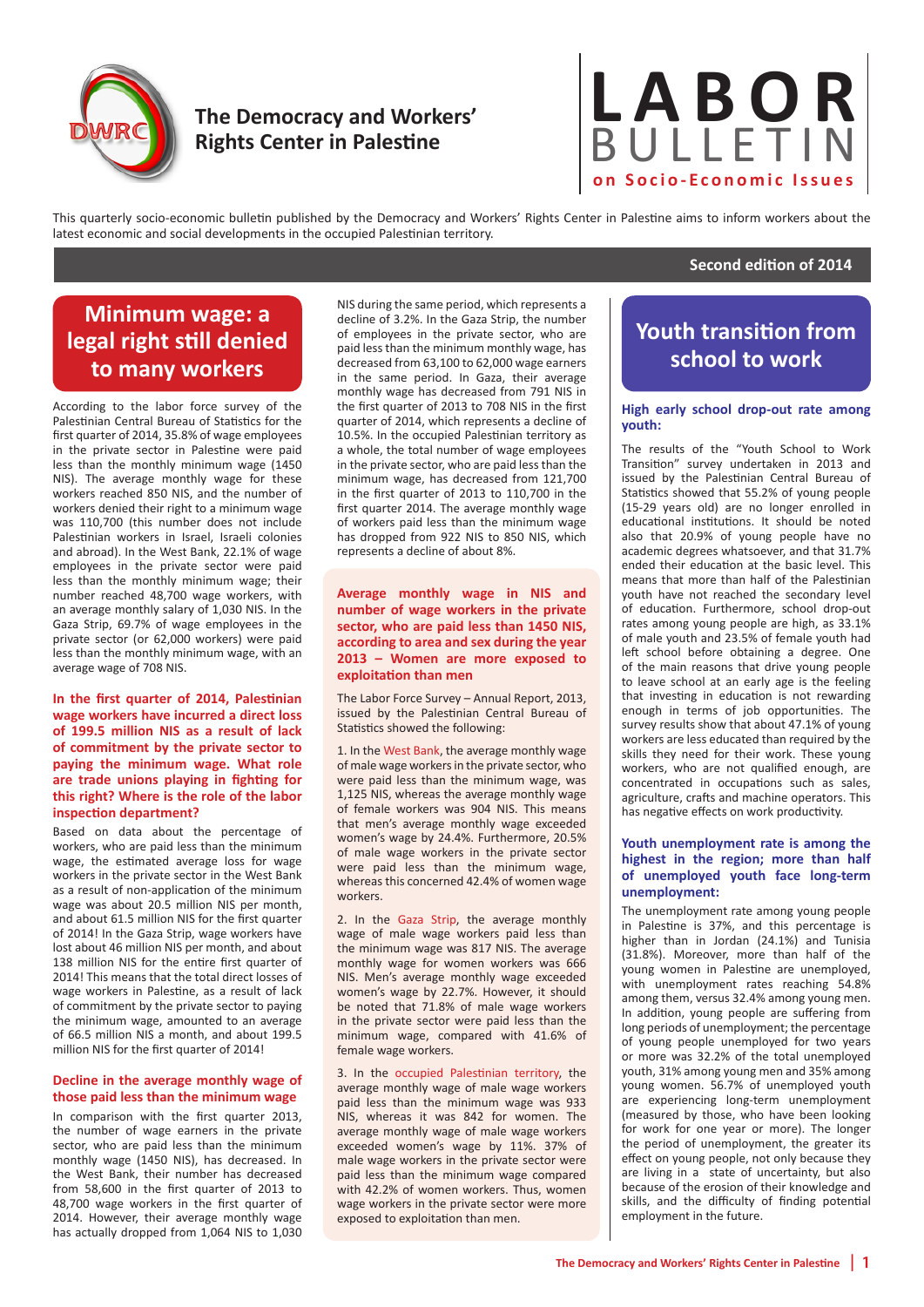### **Length of the transition period:**

The findings of PCBS's survey on youth transition from school to work showed that 36% of the youth (15-29 years), who have completed their transition to the labor market, have moved directly from school to stable or satisfactory jobs. Another third (35.4%) witnessed a period of unemployment, before the completion of the transition process, which was of an average of 19.5 months. The average length of the transition period for those, who have not completed the transition process directly after school, was 31.8 months! Young people in the transition phase spent a long time in searching for a stable or satisfactory job, as the average length of the transition period was 55.6 months.

## **Unemployment is highest among university graduates, and the level of skills required in the Palestinian labor market is not high:**

The unemployment rate among young university graduates is 1.5 times higher than among young people without any academic degree, reaching 47% and 31.2% respectively. This suggests that the level of skills required in the labor market is not high. However, the results also suggest that young people with higher levels of education have a better chance of good quality and stable jobs. Results show that young people with a university degree could earn at least 1.5 times the wages of young people without any academic degree. The average monthly wage for young people increases with each additional step of education or training. High academic achievement for youth increases their chances of transitioning to stable jobs in the labor market.

### **High competition for few good jobs; young men make a better transition to the labor market than young women:**

Young men have a strong advantage over young women in the completion of the transition phase. The survey showed that 38.9% of young men have completed their transition to the

labor market, compared with only 6.6% of young women. 81.1% of the young people, who have completed their transition to work, have moved into a stable and satisfactory job, 14.4% have moved to a satisfactory but temporary job, and 4.5% have moved to satisfactory selfemployment. Youth with bachelor or graduate degrees have a greater chance to achieve a transition to stable and satisfactory employment compared to less educated youth. Temporary satisfactory jobs are most prevalent among the least skilled.

## **A majority of young people are wage employees, and self-employment is not an attractive option for young people:**

Among youth in the age group (15-29 years), only 41.8% of young men work, versus 7.1% of young women. Most of them are wage employees, with 81.8% of male youth and 84.1% of female youth workers being wage employees. Self-employment, including employers and selfemployed, only formed a small percentage. The results showed that only 1.9% of young workers are employers, 6.9% are self-employed, and 8.9% are working with their family without pay.

### **Poor quality of jobs available to young people:**

68.6% of young wage employees did not have a written work contract, while 13.1% had been working through a contract of limited duration. Only 34.3% of young wage workers have obtained paid annual leave, 33.2% had access to paid sick leave, and 29.7% had health insurance. Moreover, 37.4% of young male workers and 13.6% of young female workers had long working hours (more than 50 hours per week). These poor working conditions were reflected in the fact that 38% of young workers indicated that they would like to change jobs, because of low pay, poor working conditions and the fact that their qualifications do not match their job.

**Young people's participation in the workforce is low, especially among young** 

### **women:**

The results showed the existence of a wide gap in labor force participation between male youth (61.8%) and female youth (15.6%). Reasons for their lack of participation in the labor force also differ. The almost sole reason for young men not to be economically active was that they were pursuing their studies. 31% of young women were not in the labor force and were not students, and only 14.5% were not in the labor force, because of their enrollment in educational institutions. Also, more than a quarter of the female workforce was not in the labor force, because they had despaired of finding jobs, compared with 4.1% of young men.

This data clearly indicates that youth are most affected by the lack of employment opportunities, which generates serious thoughts of work-related emigration among them. This has negative social and political effects, especially since Palestine is under occupation. In addition, widespread unemployment among the educated is alarming, and poses a major challenge for policymakers. Unemployment among the educated is a waste of potential human productivity; it represents a loss of production and income that could have been generated by those unemployed. Furthermore, youth unemployment has also negative social consequences. It is also important to find jobs of good quality for young people, i.e. jobs that fit their specialties, offer appropriate wages and provide job security. The data also indicates that young people are facing major difficulties in their transition from school to work, as the transitional period averaged 55.6 months in the year 2013. It is very important for decision-makers to realize that widespread unemployment in Palestine is structural, and is caused by the imbalance of the Palestinian economy and labor market structures. This is reflected mainly in the inability of the economy and the labor market to absorb the entire Palestinian labor force. It requires drawing up plans and strategies for employment and investment that will help to reduce unemployment as much as possible, particularly among the educated labor force.

## **Is growth in the Palestinian economy a jobless growth?**

A recent study by Dr. Majid Sbeih entitled "Labor-intensiveness of growth in the Palestinian economy for the period 2001/2010" (published in the Jatma'a Al-Najah Journal for Research-b (Humanities), Vol 27 (6), June 2013) showed a fluctuation of growth rates for real GDP, and a fluctuation of employment growth rates at the level of the Palestinian economy as a whole, as well as in the different economic sectors. The study showed that real economic growth rates were not associated with similar or parallel growth rates in employment. In some years, the decline in employment rates was associated with a decline in real GDP growth rates, but in other years an increase of real GDP growth rates was accompanied by a decrease in employment growth. This phenomenon is known as "jobless growth". The study also showed that positive growth rates in real GDP were associated with positive growth rates in employment, but also with a high unemployment rate, which reflects a phenomenon of "growth paradox".

The study recommended the adoption of investment policies resulting in an increase of employment equivalent to the increased investment rate, as well as an horizontal expansion of investments through building new productive capacities, in addition to encouraging small and medium enterprises in undertaking labor-intensive activities in agriculture, industry, crafts, domestic trade and transport through tax incentives and exemptions, the provision of concessional credit facilities. The study also recommended the adoption of capital intensification method in high added-value and export-oriented activities and industries, i.e. knowledge-intensive industries, with would attract skilled workers with high productivity.

# **Increase of the size of the Palestinian workforce employed in Israel and Israeli colonies, mostly in construction; 35% are working without work permits**

The number of Palestinian workers (all of them from the West Bank) employed in Israel and Israeli colonies increased from 104,700 workers in the fourth quarter of 2013 to 110,300 workers in the first quarter of 2014. The number of workers employed in Israeli colonies in the West Bank has also increased from 18,900 workers to 23,200 workers during the same period. (Palestinian Central Bureau of Statistics, Labour Force Survey, (January - March 2014 round), first quarter of 2014). The results of the Labour Force Survey in this quarter indicated that 55,500 workers out of the total number of Palestinian employees in Israel and Israeli colonies have work permits, while 38,600 work without permits. There are also 16,200 workers carrying an Israeli identification document or a foreign passport. Palestinian workers in the construction sector constituted 63% of the total number of Palestinian workers in Israel and Israeli colonies in the first quarter 2014. The average daily wage earned by Palestinian workers in Israel and Israeli colonies was 182.9 NIS in the first quarter 2014, which is equivalent to twice the average daily wage of wage workers in the West Bank (90.2 NIS in the same period).

Although Palestinian workers in Israel and Israeli colonies earn twice as much as their fellow workers in Palestinian establishments in the West Bank, these workers are subjected to various forms of exploitation and oppression for national, racial and ethnic reasons. In addition, those without work permits lose many of their labor rights such as end of service benefits, vacations, etc. The increase of the Palestinian workforce in Israel and Israeli colonies reflects the weakness or the inability of the Palestinian economy to absorb the labor force in the local economy. This requires developing plans and policies that will contribute in increasing the local economy's absorption capacity.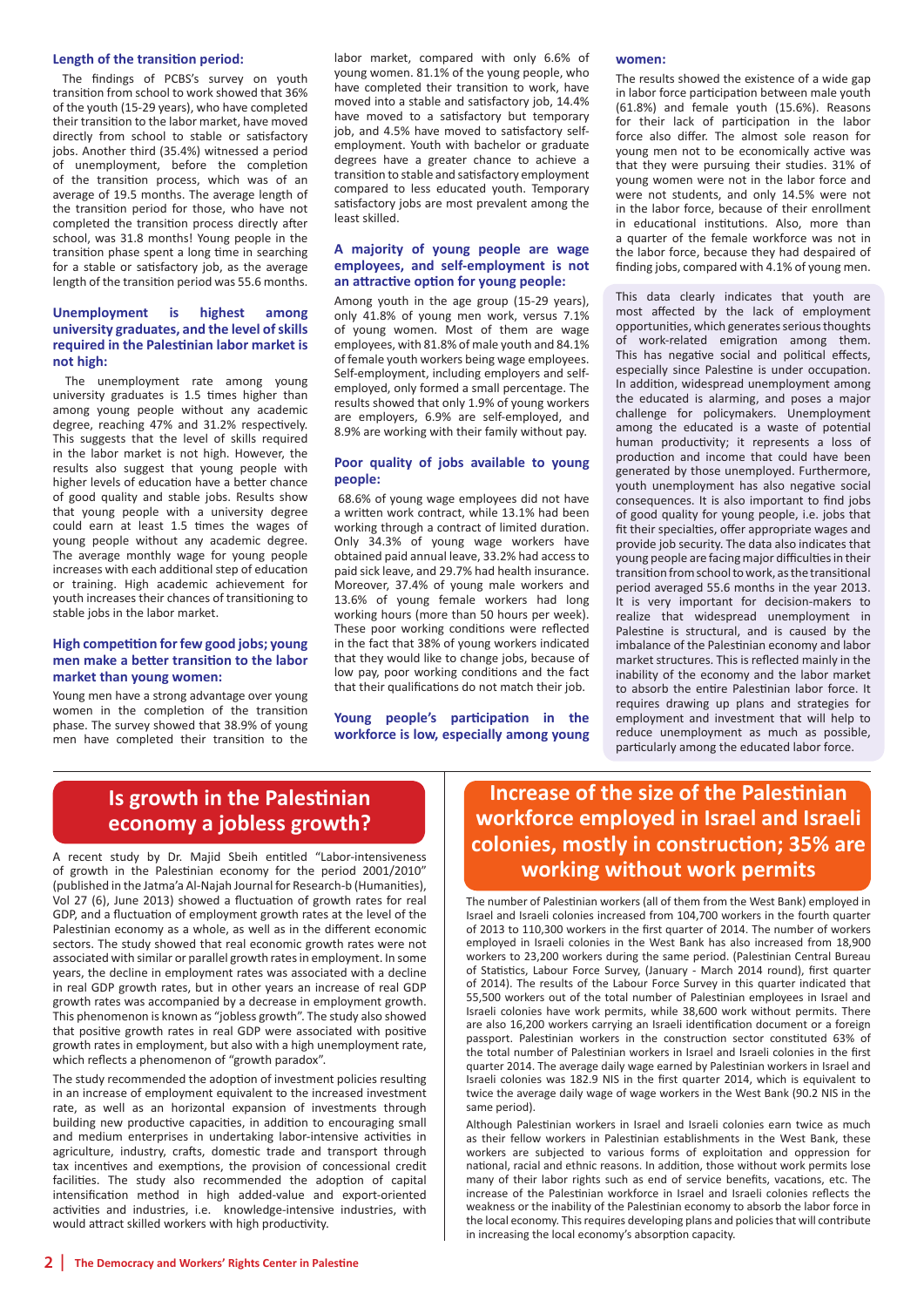## **Findings of the survey on the reality of corruption and its prevalence in Palestine, 2013**

Some of the main findings of the survey on the reality of corruption and its prevalence in Palestine in 2013, which was undertaken by the Palestinian Central Bureau of Statistics, were as follows: the vast majority of individuals in Palestine define negative behaviors as corruption, even if these behaviors are outside the legal definition of corruption stated in the Palestinian anti-corruption law. For example, the behavior of "a minister defaulting on a financial commitment to a merchant" has been rated as corruption by 98% of the respondents, although this is not considered as corruption by the anti-corruption law. 95% also considered that the behavior of "a private company failing to pay income tax" is corruption, which again is not considered as such by the Palestinian anti-corruption law. About 52% of individuals (18 years and above) in Palestine have no knowledge of the existence of an anti-corruption law, which means that there is a need to educate citizens not only about the existence of such a law, but also about dispositions of this law.

**Nepotism and favoritism were deemed as most prevalent forms of corruption in Palestine:** the percentage of individuals, who believe that there is nepotism/favoritism in the public sector was 93.2%, 86.4 % in the private sector, 86.1 % in civil society and 63.3 % in local authorities. From the standpoint of public civil servants in the West Bank, nepotism and favoritism were most prevalent forms of corruption. The percentage

of public civil servants, who believe that there was nepotism/favoritism in the public sector reached 87.5 %, 80.2 % for the private sector, 81.5 % in civil society and 51.1 % in local authorities.

**Bribery:** 83.1 % of people believe that there was bribery in the public sector, 73.6 % in the private sector, 74.4 % in civil society and 44.5 % in local authorities. From the standpoint of public civil servants in the West Bank, 67.3 % of public civil servants believe there was bribery in both the public sector and civil society, against 64.5 % in private sector and 32.3% in local authorities.

**High cost, poor quality, time-consuming, complicated bureaucracy, corruption, and other problems in public sector services:** 79 % of individuals (18 years and over) believe that there are different problems in relation with the services of the public employment sector, followed by 70.8% who believe there are problems with the health sector services, 49% who believe there are problems with public education services, and 48% with social affairs.

**Exposure to corruption and reporting:** 17.8% of public sector employees have been exposed to an incident of corruption during the past two years. Among them, 45.5% reported an incident of corruption.

There is no doubt that corruption in all its forms is an obstacle to growth and sustainable economic, social and political development, and that corruption is like a tax paid by the poor. Nepotism and favoritism stands for the opposite of equal opportunity and fairness. Fighting corruption requires knowing why it exists in the first place. The most important causes for corruption include a weakness of political will and reluctance to take preventive and firm measures to address it, i.e poor performance of the law, the judiciary and the separation of powers, poor performance of public and private monitoring agencies in the state and society, restrictions to freedom of the media and denial of access to data and information, weakness or lack of transparency and accountability in public sector enterprises, and weakness or absence of oversight role of civil society organizations. Second, there is a need to work on providing the necessary conditions for the realization of good governance. These include, most notably, the rule of law, a civil society, a pluralistic democratic system, activating the supervisory role of the Legislative Council, implementation of the principles of transparency and accountability in governmental procurement and tenders, and the tax system, promoting transparency and integrity in the judiciary and strengthening its independence from the influence of the executive authority, enforcing law and judicial decisions, and improving the performance of the judiciary and the application of international accounting standards. Without this, the existence of an anti-corruption law, or even the entire population's knowledge about it, will not be enough to fight corruption. Global studies show that countries that fight corruption and work to improve governance can increase their national revenues four-fold in the long term. (Barakat, Sarah, and Zaidi Hassiba, the National Forum on corporate governance as a mechanism to reduce financial and administrative corruption, 2012)

Despite its importance, the survey undertaken by PCBS is a necessary step, but not sufficient. There is a need for more in-depth study, analysis and measurement of this phenomenon that has negative economic, social and political effects. This should be done through applying the World Bank and Transparency International standards on good governance and corruption, and then identifying Palestine's classification among Arab countries and globally based on corruption perception indicators. However, the conditions necessary to root out corruption remain linked to the end of the occupation, national liberation and independence.

# **National Development Plan 2014-2016: Macroeconomic and fiscal framework**

The national development plan for the years 2014-2016 is centered around four main sectors: the economic development and employment sector, the governance and institution-building sector, the protection and social development sector, and the infrastructure sector.

Challenges faced by the National Development Plan: The plan's implementation faces a number of challenges:

- 1. The challenge of the Israeli occupation, represented by:
- Control over the lives of the Palestinian people and all its resources, including borders, agricultural land and natural resources, etc …
- Control by the Israeli occupying power of the area classified as "C", which is rich in natural resources, and in East Jerusalem.
- The blockade imposed on the Gaza Strip.
- Construction of the annexation and settlement expansion wall, with the establishment of colonies, land confiscation and house demolitions.
- Isolation of East Jerusalem and its holy sites, judaization and depopulation.
- Restrictions to the freedom of movement and trade of the Palestinian people, and subjugation of the Palestinian economy to the Israeli economy.
- Violation of Palestinian human rights through murder, detention, forced displacement of populations, and destruction of property.
- 2. Challenge of the internal political and administrative division between the West Bank and Gaza Strip
- 3. Deterioration of the general economic situation, and exacerbation of the financial crisis.
- 4. High poverty and unemployment rates, especially among women and young people.

**Scenarios:** The National Development Plan is based on two scenarios for the economic and fiscal framework for the years 2014-2016. The first is the baseline scenario, and the second, an optimistic scenario.

#### **Baseline scenario:**

**Gross Domestic Product (GDP) growth rates:** the baseline scenario assumes the continuation of current conditions, and thus it expects a decrease of the GDP growth to reach only 1% in 2016. The fiscal framework for the baseline scenario is based on unchanged conditions, i.e. the continuation of the Israeli occupation, Israeli restrictions imposed on the movement of people and goods and on areas classified as "C" and East Jerusalem, the continuation of the blockade of the Gaza Strip, and interruption of coordination and interdependence between the West Bank and the Gaza Strip. Table (1) shows the expected growth in GDP for the years 2014-2016 according to the baseline scenario:

#### **Table (1): GDP growth according to the baseline scenario**

|                                                     | Real |  |  | Expected                           |  |  |  |
|-----------------------------------------------------|------|--|--|------------------------------------|--|--|--|
| Years                                               |      |  |  | 2010 2011 2012 2013 2014 2015 2016 |  |  |  |
| GDP growth rate at stable prices   9.3   12.2   5.9 |      |  |  | 1.5                                |  |  |  |

**Public revenues and spending:** Total expenditures, both current and developmental, are expected to reach about 13.45 billion U.S. dollars, over the three years of the plan, including 11.95 billion dollars in current expenditures, and \$ 1.5 billion US\$ in development expenses. During the plan's period, current expenditures are expected to increase at an annual rate of 3%.

Development expenditures (within and outside the budget) are scheduled to increased from 400 million US\$ in 2014 to 501 million US\$ in 2015, and then to about 600 million US\$ in 2016. Table (2) shows the expected expenditures during the plan period, according to the baseline scenario: